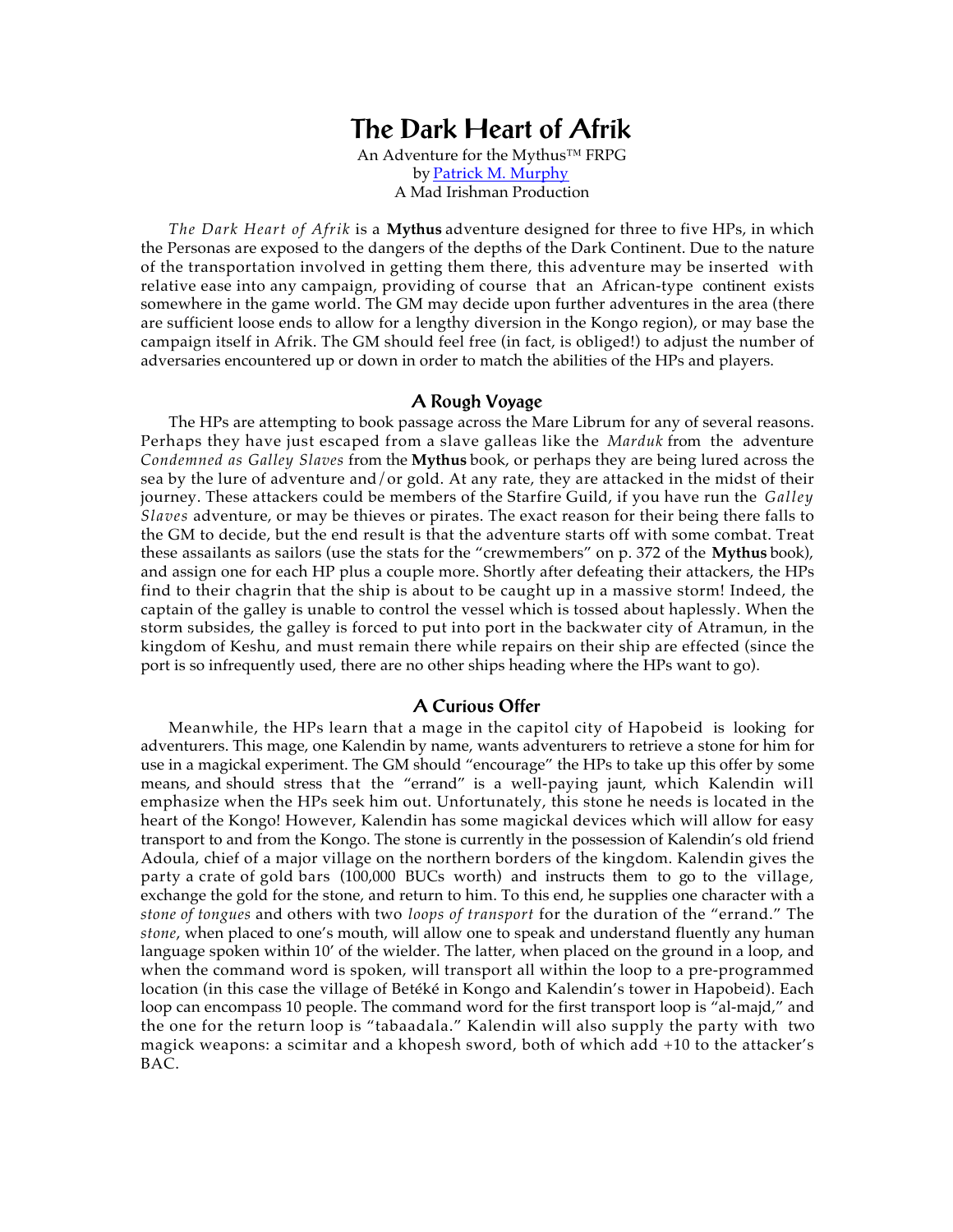## **You Knew It Couldn't Be That Simple**

When the HPs are ready, Kalendin will show them to the first loop and bid them farewell for their brief journey. When the command word is spoken, there is a flash followed by brief disorientation. When the party regains their senses, they will first notice an oppressive humidity and the warm rain which is pouring down on them. They see what appears to be a village some 50 meters away, in a clearing of the jungle.

However, as the party nears, they realize that the village has been sacked! The huts are burned-out husks, there are broken spears and shields upon the ground, as well as several curious things lying about that are apparently weapons but which will be unknown to any adventurers new to the area. The weapons, known as *shongo* (literally 'knife of lightning'), are throwing knives used by the natives; they have three branching blades, and are thrown along a horizontal plane, sometimes having the nasty effect of hitting an enemy's shield and swinging around to hit him on the other side. Use the following statistics for the shongo:



There is no sign of life. In fact, if any players think to ask, a *Physical Perception/Noticing* or *Mental Perception/Detecting* roll at DR "Easy" will reveal that there are no bodies present, either. The recent rain calls for a *Physical Perception/Tracking* roll at DR "Hard" to determine that the raiders came from and left to the south. The stone is nowhere to be found. While the HPs are searching through the village, introduce them to the dangers of the continent with an attack by several *utuchekulus* (see statistics below). These malicious inhabitants of Phæree appear as 3' tall, black skinned humanoids with wild hair and singular red fangs. They will attempt to kill any humans they encounter, as they are looking for food. If the HPs wander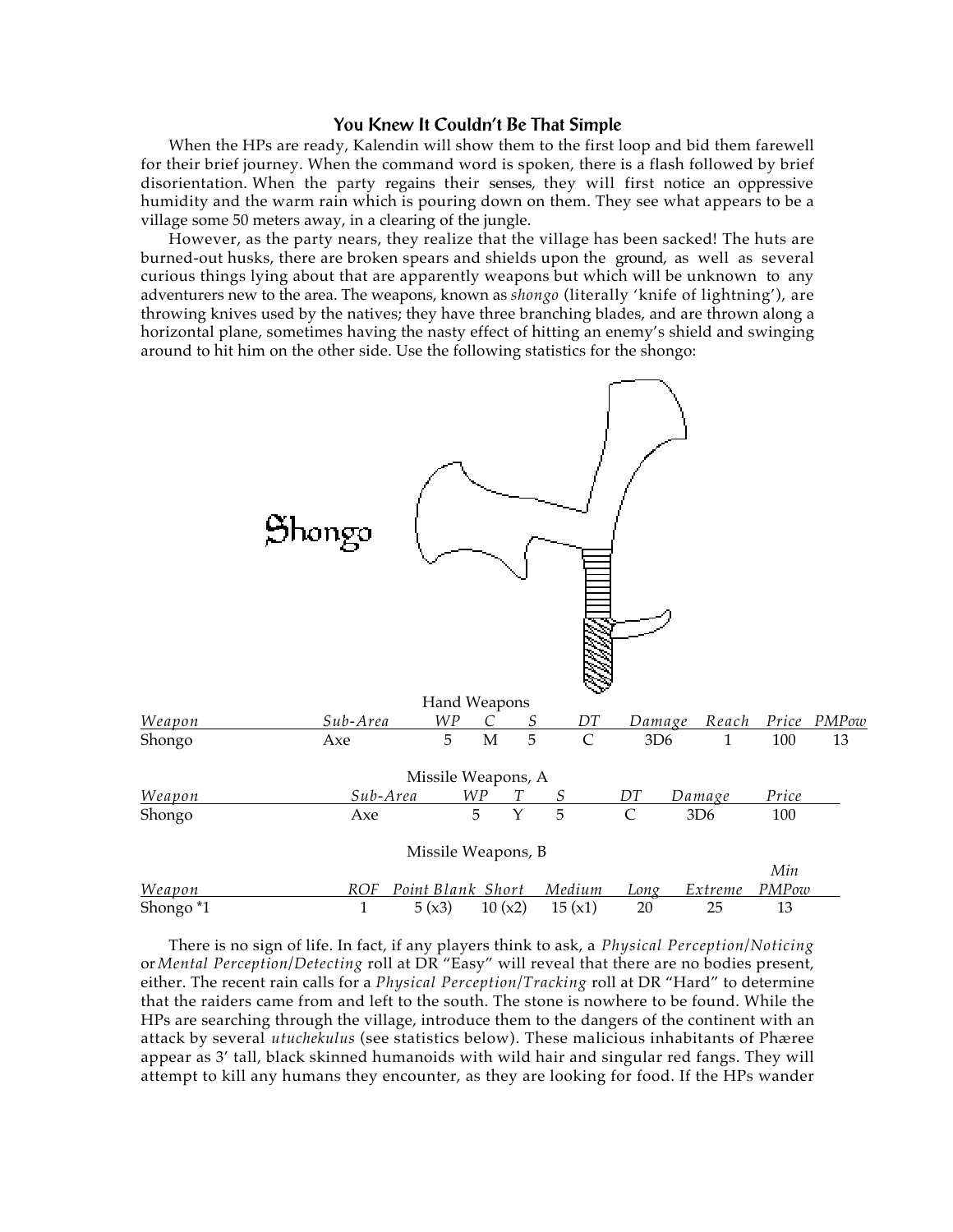through the jungle, feel free to also throw a leopard or snake at them (use the statistics for the tiger or coral snake on pp. 323-4 of the **Mythus** book).

There are several other villages in the area (all villagers speak Kongolese). The inhabitants will be wary of strangers but not overtly hostile unless provoked. The villagers will confide in the party, saying that several villages have been sacked and many people taken by some evil spirits. Several war parties have been sent to patrol the area but have not returned. No word has been heard of the inhabitants of Betéké.

Whatever village they travel to, the chief of that village will want to talk to the HPs. The chief will tell them just what the other villagers told them, but will add that he is having trouble backing up his authority and it is becoming increasingly difficult for him to maintain order. He therefore offers the HPs a reward of 1000 BUCs per party member (after all, their village is not rich, and these are hard times) plus the opportunity for the HPs to pick out wives/husbands and become part of the tribe! It will be interesting to see if the HPs take him up on the latter part of the offer...Many of the "suitors" are very beautiful, so if the HPs *want* to marry someone they don't know and who lives in the middle of another continent, then by all means, let them! To refuse this part of the offer will not greatly offend these noble people, as the prospect of marrying to adventurers that won't be around carries little incentive.

# **An Evil Plot**

Eventually, the HPs will end up encountering the raiders. The raiders are followers of the evil witch doctor Mobutu. This cunning man has been blessed (or cursed) by his master, Kalonji, an evil creature that haunts Timbuktu, and Mobutu is now a therianthrope. Specifically, he is an *irimu*, a cursed human shapeshifter found in the southern half of Afrik. The irimu transforms into a leopard (or sometimes a lion, depending on locale) when the moon is full. The bite of such a creature does not cause therianthropy like that of a werewolf. Kalonji hopes to establish another stronghold in this region, so he has sent Mobutu to clear the area and create a force of undead minions (the dead villagers serve very nicely in this capacity). To this end, he has sent two Leopard Weretherios (see p. 170 of the **Necropolis**) to aid Mobutu, and Mobutu has enlisted the aid of some of the worst criminal elements of the surrounding villages.

Mobutu's lair is high on a cliff next to a powerful waterfall. The waterfall pours into a small river which winds through the whole area. To gain entrance to the cliff lair, the HPs must make a *Mountain Climbing* roll at DR "Moderate." However, before they do so, they must first deal with the guards...

# **A Warm Welcome**

A clump of trees some 40 yards from the base of the waterfall and 25 yards from the cliff face holds a watch platform for Mobutu's men. From this platform, suspended some 50' off the ground, 4 tribal warriors (see statistics below) keep watch. The dense foliage requires another *Physical Perception/Noticing* or *Mental Perception/Detecting* roll at DR "Hard" for the platform to be detected from the ground. However, this foliage also keeps Mobutu's followers from having the best of views, so they need to make a roll at a DR of "Moderate" to see the HPs. If they see the HPs, they will attempt to attack (and kill) them, and will shout to the two remaining followers at the top of the waterfall in warning.

These two warriors guard access to the ledge which leads to the entrance of the lair. They will attempt to kill any intruders, and one will flee inside to warn Mobutu if given the chance. Any captured guards may be coerced into revealing that the password is "nzwetu" (a joke for Mobutu and his followers, as this literally means "our house" in Kongolese).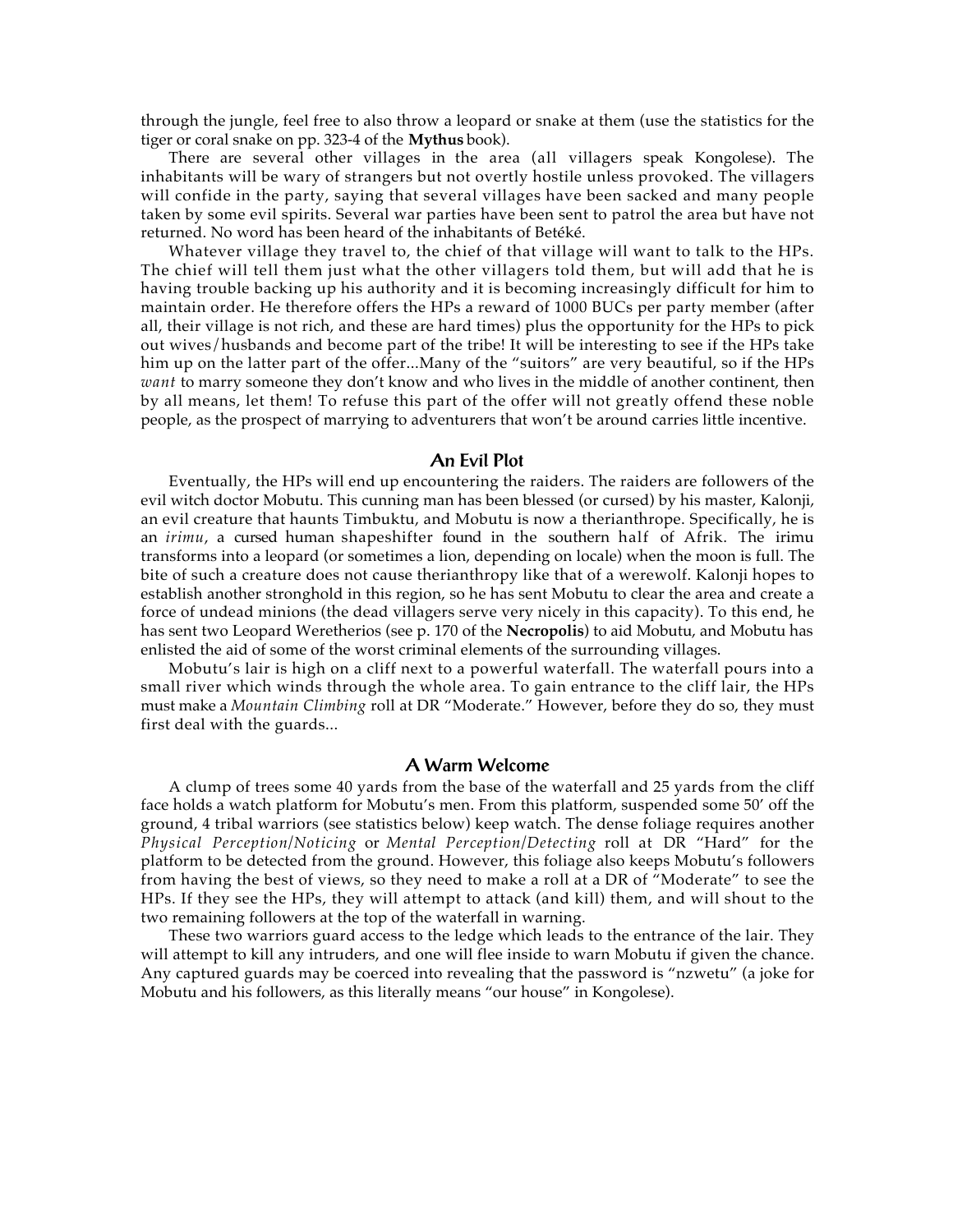

# **Mobutu's Lair**

**A) Entrance:** The entrance to the lair slopes steeply up, then back down again. To traverse either half of this treacherous path requires an "Moderate" check versus PN (this will increase to "Hard" if any personas are struck suddenly while attempting to climb or descend...), otherwise the Persona will slide down the path into the pit, or over the cliff edge to the jungle below (70' drop!). At the bottom of this slope is a 10' deep pit, filled with sharpened bone spikes. Any persona falling into this trap will suffer ((1D6 x 1D6) + 4D6) points of damage (10 feet fallen times Exposure roll plus 4 spikes). A Physical Avoidance roll of DR "Hard" is required to avoid falling into the pit once it is triggered. Waiting just inside are two skeletal guards which have been enchanted with a Stoneskeleton Formula (see p. 254 of **Mythus**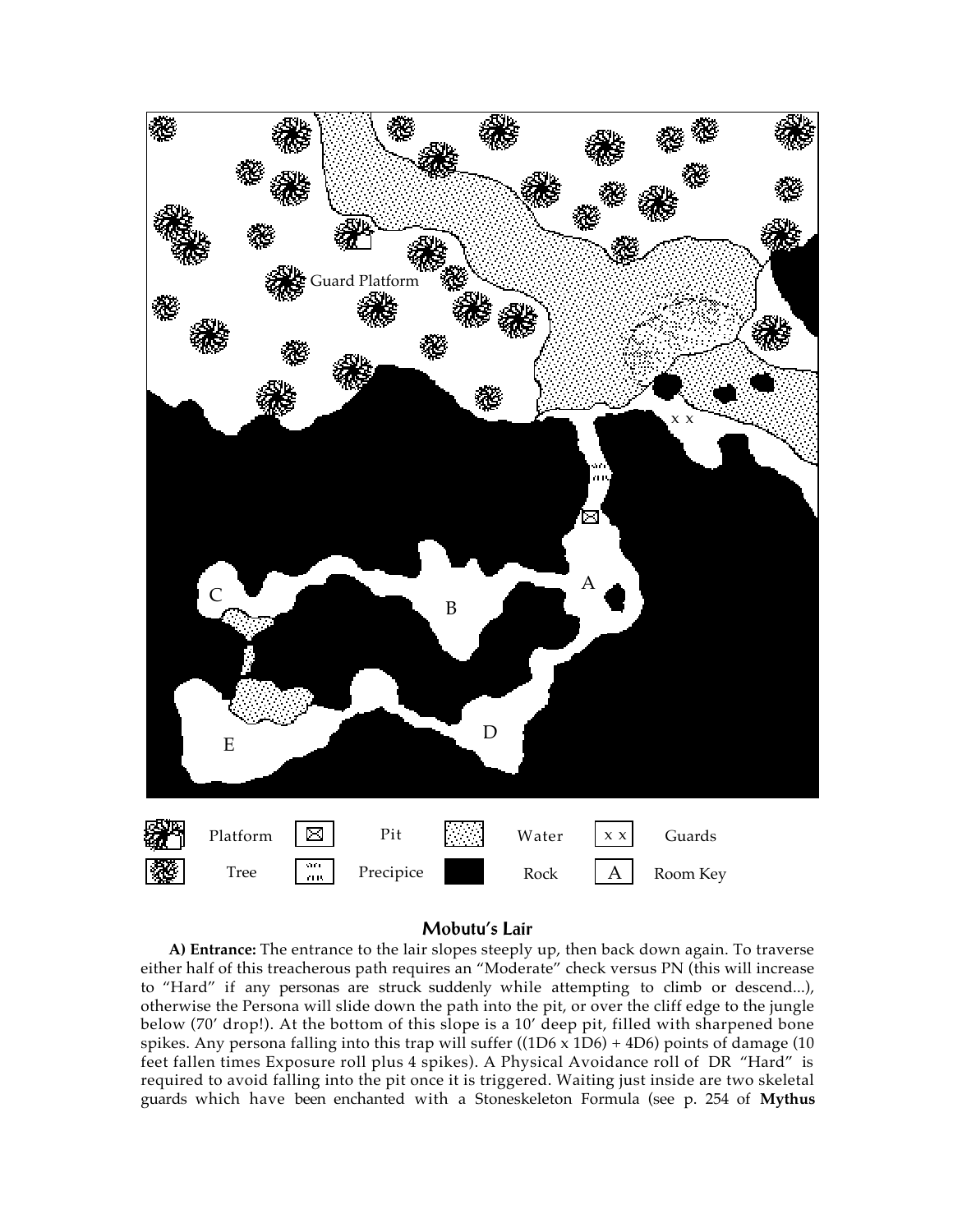**Magick**). Furthermore, if Mobutu has been warned of the party's approach, he will be here to assault the party as they come through the entry passage, attempting to make personas either fall back down the slope or plummet into the pit. The skeletons are armed with swords, but there is nothing of value (or interest) in the room otherwise.

**B) Terrible Refuse:** This whole area reeks of death and decay. Any persona entering this area must first roll to resist the stench of the 2 ghouls (see p. 188 of the **Necropolis** book) who inhabit this chamber. The ghouls are feeding on the many broken bodies and body parts which lie strewn about, but will take time out from their feast to attack unwanted guests. Among the items lying about are tattered clothes, 21 BUCs, an ivory bracelet worth 250 BUCs, and a *Cube of Mental Protection* (see p. 348 of the **Mythus Magick** book).

**C) Mobutu's Chamber:** This small cistern contains Mobutu's grimoires, a small table and chair, a sleeping mat, and several sconces which hold unlit torches. The small pool is connected by underground stream with E), below, as well as the river outside. Mobutu will use this as an escape route, if necessary, by diving in and swimming to freedom. On top of the table is an ivory carving of an elephant (worth 1000 BUCs), a gold necklace (worth 750 BUCs), three gold earrings (50 BUCs each), and a pile of money (567 BUCs). Also on the table is a letter (in Kongolese) from someone named Kalonji, saying that he expects "everything to be in order" when he visits...

**D) Guard Post:** This room is guarded by 4 zombies, who will attack anyone not pronouncing the password. Use the statistics from page 313 of the **Mythus** book. There is nothing else of interest here.

**E) Shrine:** In this small Vodoun temple, 2 leopard therianthropes wait in human form. If in peril, they will revert to leopard form and attack, but will first attempt to talk to and seduce any intruders. Mobutu will also be here under normal circumstances. If things go badly, he will dive into the pool and swim underwater to his bed chamber (C, above). The room is also filled with experimental equipment. On an altar in the center of the chamber is a fist-sized blue sapphire (the stone Kalendin needs).

#### **Aftermath**

It is recommended you have Mobutu escape (at least once) so that he might make one last vengeful attack in leopard form. Kalendin will be well pleased with the HPs if they return with the stone, and may consider them in the future when employment opportunities arise. In fact, he will offer to pay for their overseas passage. Note that this adventure may be easily integrated with *The Trouble With Tribals* (Journeys, issue #3), as the black necromancer from that adventure may be another agent of Kalonji. At any rate, the HPs will have probably earned some important allies (village chiefs and the wizard Kalendin) as well as some very dangerous enemies (Mobutu, perhaps, or his followers, and then there's the mysterious Kalonji...) This adventure is worth 10 AP/Gs, in addition to any other awards the GM feels like bestowing.

# **Enemy Roster Mobutu**

**Vocation:** Witch Doctor **SEC:** 7 **Habitat:** Ærth, Kongo **Size:** Average/ 3 x Human-sized **Move (yds/BT):** 86 **Init. Modifiers:** Human std. **Movement in Leopard Form:** *Creep*: 22 yds/BT *Stalk*: 110 yds/BT *Run*: 220 yds/BT *Charge*: 330 yds/ BT (2 BTs only) **Important K/S Areas/Sub-Areas & STEEP:** (Primitive Vocation, Witch Doctor K/S Bundle plus) Perception (P): 27 Apotropaism: 46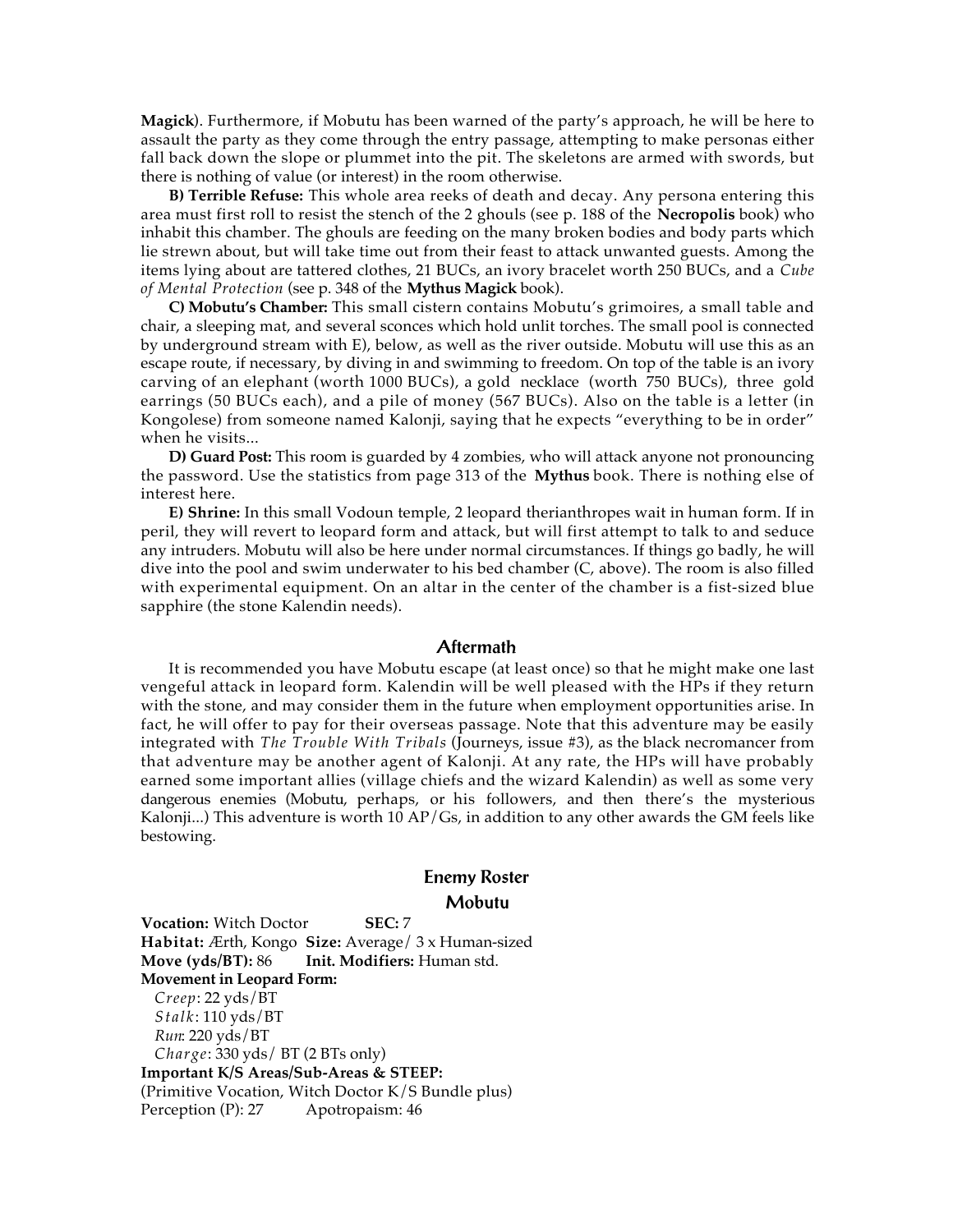Exorcism: 40 Demonology: 62 Divination: 42 Dweomercræft: 42 Toxicology: 36 Witchcræft: 65 Cmbt, Hand Weaps: 34Cmbt, Missile Weaps: 34 Magick: 52 Mysticism: 32 Religion: 32 Spellsongs: 38 Swimming: 30 Endurance: 25 Escape: 25 Necromancy: 52 Occultism: 36 Priestcræft: 36 **Joss (Anti-Joss):** 7 **Attractivenss:** 16 **Quirks:** Nil **Average Armor Protection:** 6 Worn: Half Leather Armor Heka-engendered: See below **Invulnerabilities:** Non-enchanted weapons **Susceptibilities:** Insinuation: Silver (x2) **Heka Available:** 1053 **Castings:** (Most likely to be used and grade) Divination: *Detect Heka* (I), *Path of Wisdom* (II), *Detect Invisible Object* (III), *Universal Tongue* (III)

Dweomercræft, General: *Forcedart* (II), *Heka Darts* (III), Bedlam (IV), Negative Gravity (IV).

Dweomercræft, Black: *Cause discord, Fright, Paralysis (Physical), Pox, Vertigo* (all I); *Fulldark, Treacherous Blow* (both II); *Badfeelings, Blindness, Memory Drain, Weakness* (all III); *Field of Hysteria, Petrifying Gaze, Venomcloud* (all IV).

Necromancy: *Skeletalguise* (I), *Charnelreek* (II), *Arrowbones* (III), *Rotflesh* (IV), *Wraithform* (V)

Priestcræft, Basic: *Awe* (I), *Heka Defenses* (III).

Priestcræft, Ethos of Gloomy Darkness: *Cause Pain*, *Petrify* (both I); *Venomtouch*, *Violence* (both II); *Palpable Gloom, Webs of Fear* (both III).

Witchcræft: *Creepie-Crawlies*, *Witchmark* (both I); *Bodynoises, Fumbleslip, Slamlock, Trip* (all II); *Hex, Lightsout* (both III); *Callstorm, Doublewitch, Doze, Lust, Oilfire, Poisonspit, Witchbolt* (all IV); *Fainting, Maggots, Poisonbreath* (all V); *Damaging Hail, Nighthide, Vomit Flames* (all VI).

**Dodging:** 0/4 **Avoidance:** Base 33/25/30 (33/50/15)

## **Weapons (Human Form):**

| WeaponsWP S ATK DT Dam Bonus BAC C Dur |  |  |  |  |
|----------------------------------------|--|--|--|--|
| Spear 5 4 1.5 P 3D6 +3 39 W10/20       |  |  |  |  |
| Knife, L 5 2 1.5 C 2D6 $+3$ 39 M 5/20  |  |  |  |  |

## **Natural Weapons (Leopard Form):**

| Attacks         | B A C | 1 Y F      | Base    |  |
|-----------------|-------|------------|---------|--|
| Foreclaws x 2   | 45    | $\epsilon$ | $2D6+3$ |  |
| Bite            | 45    | P          | $3D6+3$ |  |
| Hindclaws rake* | 45    | $\epsilon$ | $4D6+3$ |  |
|                 |       |            |         |  |

\*Applicable only when opponent has been hit by both forepaws, indicating hold, and in position which exposes it to rear legs kicking to rake, i.e., bipedal opponent prone.

**Powers:***Darkseeing* (as if in daylight), *Hyperæsthesia* (audial ond olfactory), *Resistance to heka* (which causes Spiritual damage, R equal to 51).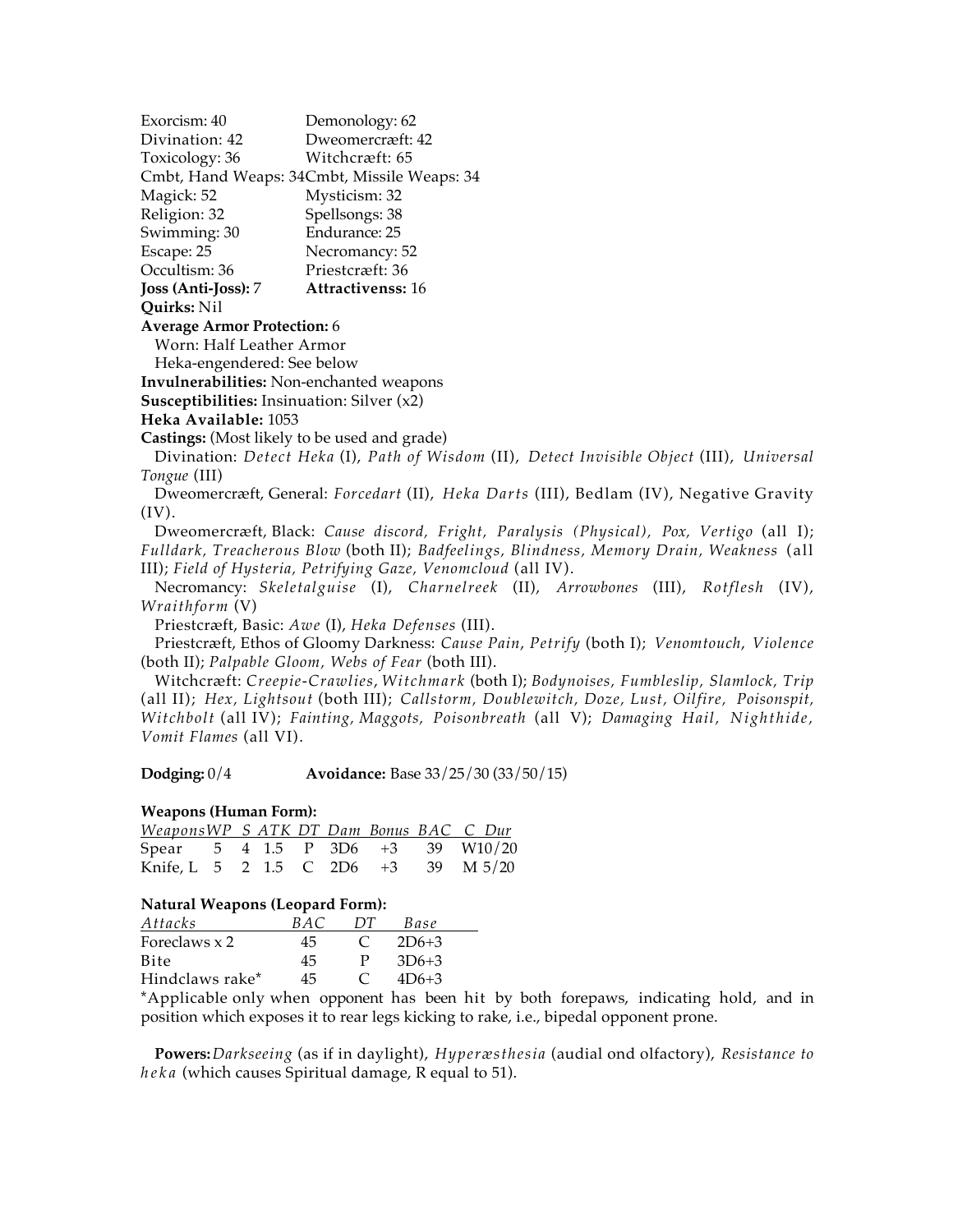# **Averaged Armor Detail (Human Form):**

| Area               |  | AvgPierceCut BluntFireChemStun Elec |  |  |
|--------------------|--|-------------------------------------|--|--|
| Half leather 6 7 9 |  |                                     |  |  |

#### **Armor Scheme (Leopard Form):**

|           |   |  | Area Pierce Cut Blunt Fire Chem. Stun Elec. |  |
|-----------|---|--|---------------------------------------------|--|
| Ultra     |   |  |                                             |  |
| Super     |   |  |                                             |  |
| Vital     | વ |  |                                             |  |
| Non       |   |  |                                             |  |
| Average 3 |   |  |                                             |  |

#### **Statistical Detail (Human Form):**

M: 106, EL: 84 P: 86, WL: 64, CL: 77 S: 102, EL: 81 MR: 52 MM: 54 PM: 41 PN: 45 SM: 51 SP: 51 MRCap: 20 MMCap: 20PMCap: 16 PNCap: 16 SMCap: 20 SPCap: 20 MRPow: 16 MMPow: 17PMPow: 15 PNPow: 14 SMPow: 16 SPPow: 16 MRSpd: 16 MMSpd: 17 PMSpd: 10 PNSpd: 15 SMSpd: 15 SPSpd: 15

#### **Statistical Detail (Leopard Form):**

M (Cunning): 106 P: 172, WL: 129, CL: 154S: 51, EL: 40 MR: 52 MM: 54 PM: 82 PN: 90 SM: 0 SP: 51 MRCap: 20 MMCap: 20PMCap: 32 PNCap: 32 SMCap: 0 SPCap: 20 MRPow: 16 MMPow: 17PMPow: 30 PNPow: 28 SMPow: 0 SPPow: 16 MRSpd: 16 MMSpd: 17 PMSpd: 20 PNSpd: 30 SMSpd: 0 SPSpd: 15

**Commentary & Description:** In addition to being an extremely ambitious witch doctor and necromancer, Mobutu has also been turned into an *irimu* by the black sorceror Kalonji.

## **Tribal Warriors**

**Vocation:** Primitive Warrior **SEC:** 1 **Habitat:** Ærth, Kongo **Size:** Average **Move (yds/BT):** 82 **Init. Modifiers:** Human std. **Important K/S Areas/Sub-Areas & STEEP:** (Primitive Vocation, Warrior K/S Bundle plus) Combat, HTH, Lethal: 25 Combat, Hand Weapons: 40 Combat, Missile Weapons: 40 Perception, Physical: 25 **Joss (Anti-Joss):** 0 **Attractivenss:** 9 **Quirks:** Nil **Average Armor Protection:** 6/9 Worn: Half Leather Armor **Dodging:** Nil **Avoidance:** Base 8/13/7

## **Weapons:**

| WeaponsWP S ATK DT Dam Bonus BAC C Dur |  |  |  |                |
|----------------------------------------|--|--|--|----------------|
| Shongo 5 5 1.5 C 3D6 +1 45 M 5/20      |  |  |  |                |
| Knife, L 5 2 1.5 C 2D6 +1 45 M 5/20    |  |  |  |                |
| Assegai 5 3 1.5 P 3D6 +1 45 C 8/20     |  |  |  |                |
| Shield 0 4 1.5 B 1D3 -                 |  |  |  | 40 $\,$ C 8/30 |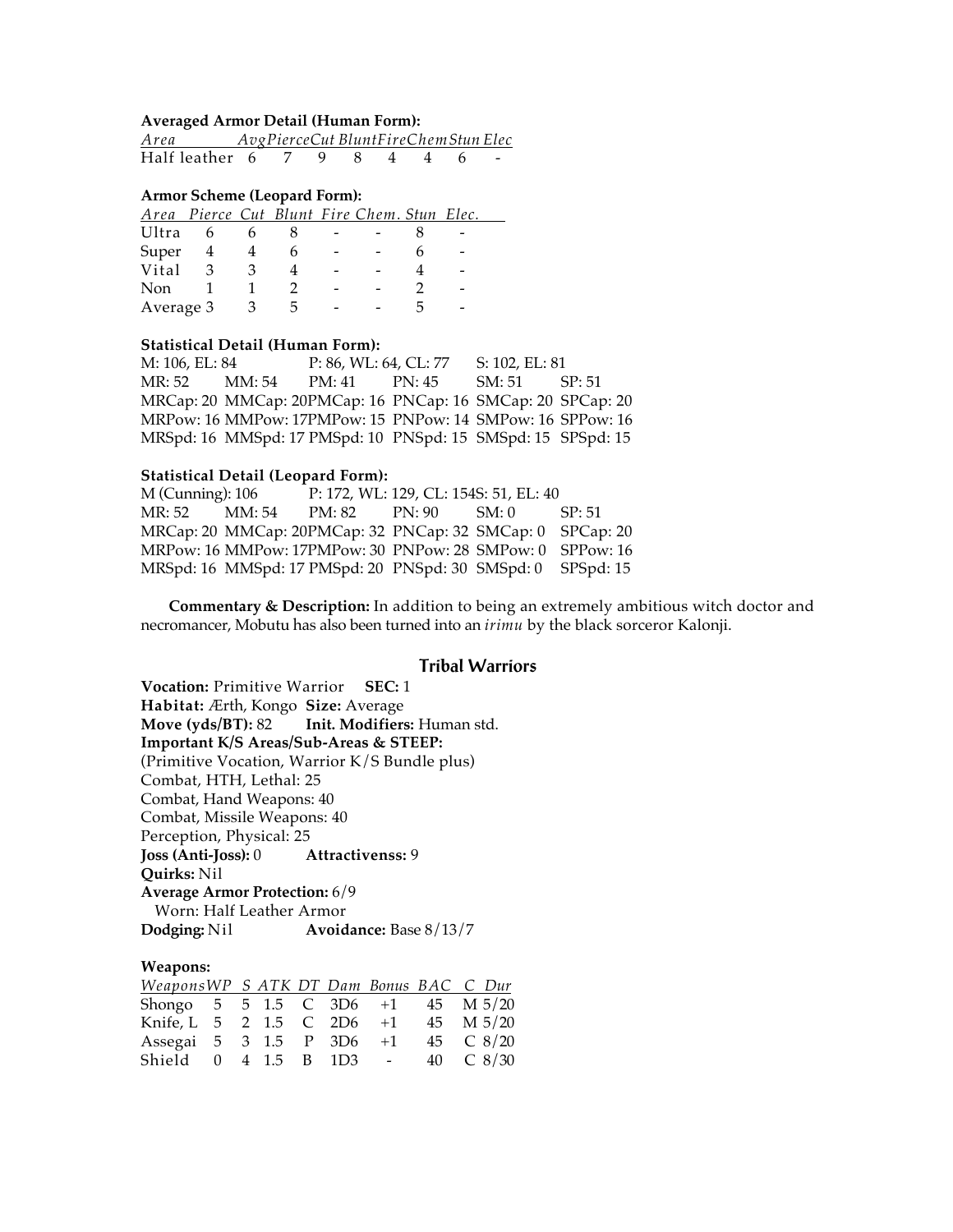**Averaged Armor Detail:** *Area Avg Pierce Cut Bl unt Fire Chem Stun Elec*  Half leather 6 7 9 8 4 4 6

**Statistical Detail:**

M: 54, EL: 43 <br>
MR: 27 <br>
MM: 27 <br>
PM: 41 <br>
PN: 41 <br>
SM: 24 MM: 27 PM: 41 PN: 41 SM: 24 SP: 26 MRCap: 10 MMCap: 10PMCap: 16 PNCap: 16 SMCap: 9 SPCap: 10 MRPow: 9 MMPow: 9 PMPow: 12 PNPow: 12 SMPow: 8 SPPow: 8 MRSpd: 8 MMSpd: 8 PMSpd: 13 PNSpd: 13 SMSpd: 7 SPSpd: 8

**Commentary & Description:** These are local tribesmen who have been swayed over by Mobutu and now live in his service. They are motivated primarily by greed and fear and are therefore very dangerous.

# **Utuchekulu**

**Identifier:** Humanoid **Habitat:** Phæree *et al.* **Size:** Human-sized **Modes & Rates of Movement (yds/BT):** Base: 60 Climb: 3 **Initiative Modifiers:** Human standard **Invulnerabilities:** Electricity, Poison. **Susceptabilities:** Insinuation: Iron (x2), Contact: Iron (x1), Allergy: 1 BT's exposure time to ferrous metal (100 lbs. in 10 feet) inflicts 1 point PD/CT thereafter **Quirks:** Nil **Average Armor Protection:** 2 **Dodging Factors:** 10 **Avoidance:** Base 20/18/25

## **Natural Weapons:**

| Attacks | R A C | 1 Y F | Base         |
|---------|-------|-------|--------------|
| Bite    | 25    |       | P 1D6+poison |
| Spear   | 25.   | P     |              |

**Castings:** None usually.

**Powers:***Darkseeing* (as if in daylight), *Voice projection* (1 chain range, 3/day), *Jump as a frog* (at will, 9' leaps), *Fall gently as a leaf* (at will). **Other:** *Poison:* by bite, STR 30 (30-30-15) in 1 BT delays).

## **Statistical Detail:**

M: 64, EL: 51 P: 60, WL: 45, CL: 54 S: 80, EL: 64 MR: 32 MM: 32 PM: 30 PN: 30 SM: 20 SP: 60 MRCap: 12 MMCap: 12PMCap: 11 PNCap: 11 SMCap: 10 SPCap: 20 MRPow: 10 MMPow: 10PMPow: 10 PNPow: 10 SMPow: 5 SPPow: 20 MRSpd: 10 MMSpd: 10 PMSpd: 9 PNSpd: 9 SMSpd: 5 SPSpd: 20

#### **Armor Scheme:**

|           | Area Pierce Cut Blunt Fire Chem. Stun Elec. |  |  |  |  |
|-----------|---------------------------------------------|--|--|--|--|
| Ultra     |                                             |  |  |  |  |
| Super     | - 3                                         |  |  |  |  |
| Vital     |                                             |  |  |  |  |
| Non       |                                             |  |  |  |  |
| Average 2 |                                             |  |  |  |  |